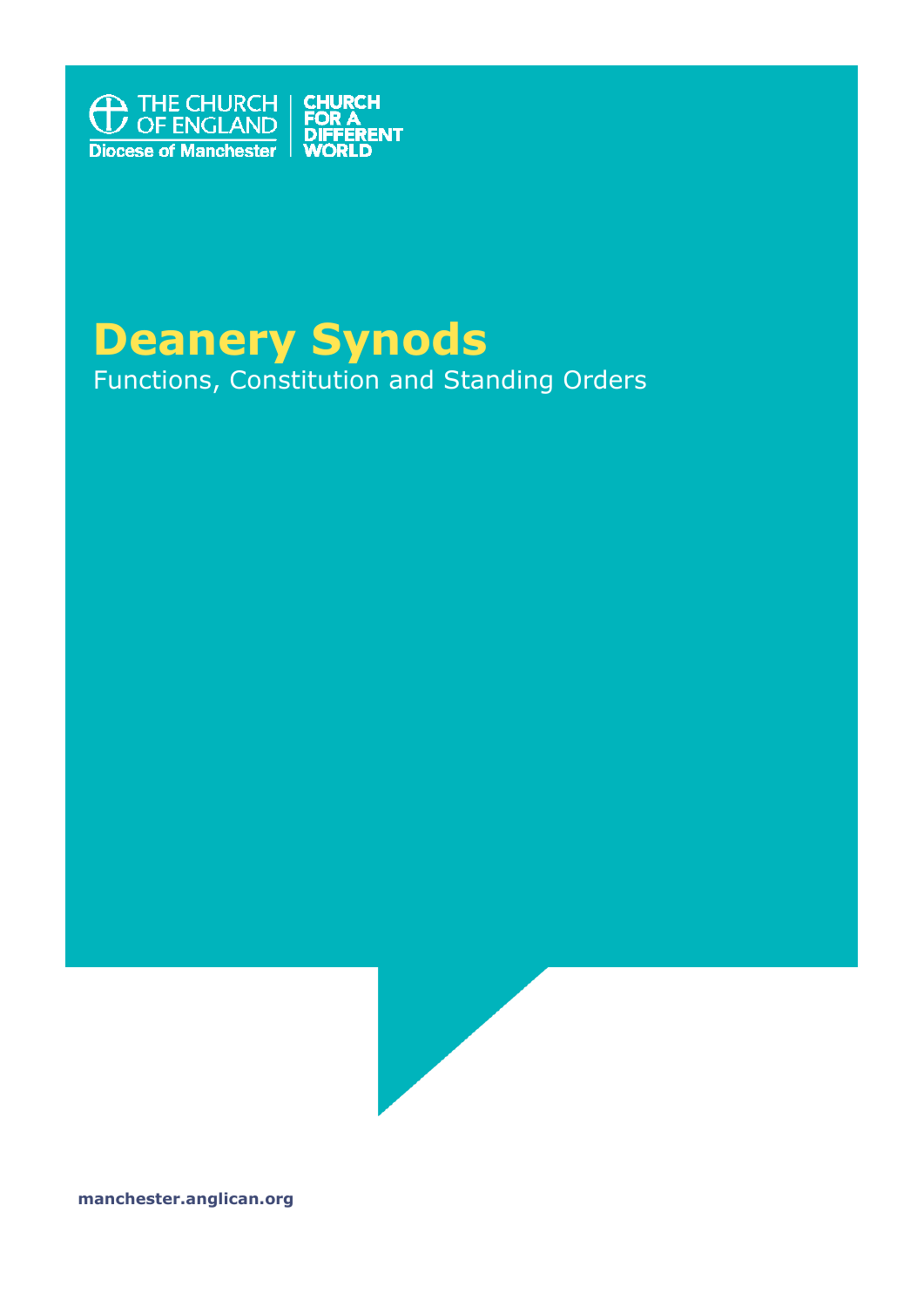## **CONTENTS**

|                                 | <b>PAGE</b>    |
|---------------------------------|----------------|
| Functions of Deanery Synods     | 2              |
| Constitution                    | 3              |
| Membership of the Synod         | $\overline{4}$ |
| Term of Office                  | 4              |
| The Joint Chairmen              | 5              |
| Chairman of Meeting             | 5              |
| Officers                        | 5              |
| <b>Standing Committee</b>       | 6              |
| <b>Other Committees</b>         | 6              |
| Procedure of Committees         | 6              |
| Meetings of the Synod           | $\overline{7}$ |
| Separate Meetings of the Houses | 7              |
| Agenda                          | 7              |
| Notice of Business              | 8              |
| Powers of Chairman              | 9              |
| Minutes                         | 9              |
| Quorum                          | 9              |
| <b>General Rules of Debate</b>  | 9              |
| Amendments                      | 10             |
| <b>Procedural Motions</b>       | 11             |
| Voting                          | 12             |
|                                 |                |

| Voting                                                    | 12 |
|-----------------------------------------------------------|----|
| References by the Diocesan Synod                          | 12 |
| Reports by the Deanery Synod to Parochial Church Councils | 13 |
| Matters Raised by Parochial Church Councils and Meetings  | 13 |
| Addresses, Papers and General Discussion                  | 13 |
| <b>Financial Business</b>                                 | 14 |
| <b>General Provisions</b>                                 | 14 |
|                                                           |    |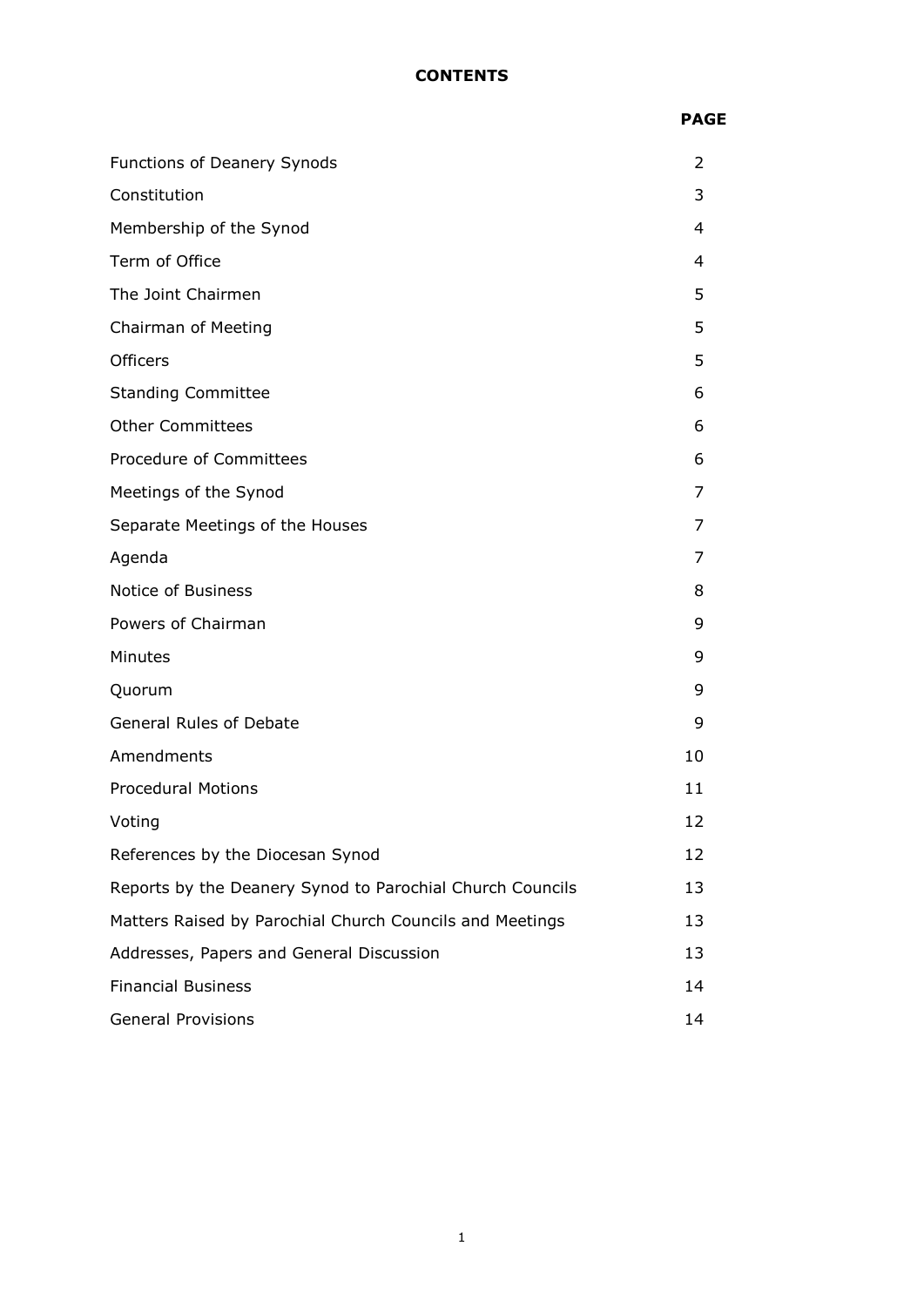# **DEANERY SYNODS**

# **FUNCTIONS OF DEANERY SYNODS**

The functions of a deanery synod shall be-

- a) to consider matters concerning the Church of England and to make provision for such matters in relation to their deanery, and to consider and express their opinion on any other matters of religious or public interest;
- b) to bring together the views of the parishes of the deanery on common problems, to discuss and formulate common policies on those problems, to foster a sense of community and inter-dependence among those parishes, and generally to promote in the deanery the whole mission of the Church, pastoral evangelistic, social and ecumenical;
- c) to make known and so far as appropriate put into effect any provision made by the diocesan synod;
- d) to consider the business of the diocesan synod. and particularly any matters referred to that synod by the general synod, and to sound parochial opinion whenever they are required or consider it appropriate to do so;
- e) to raise such matters as the deanery synod consider appropriate with the diocesan synod;

Provided that the functions referred to in paragraph (a) hereof shall not include the issue of any statement purporting to declare the doctrine of the Church on any question.

If the diocesan synod delegate to deanery synods functions in relation to the parishes of their deaneries, and in particular the determination of parochial shares in quotas allocated to the deaneries, the deanery synod shall exercise those functions.

In this subsection "quota" means an amount to be subscribed to the expenditure authorised by diocesan synods.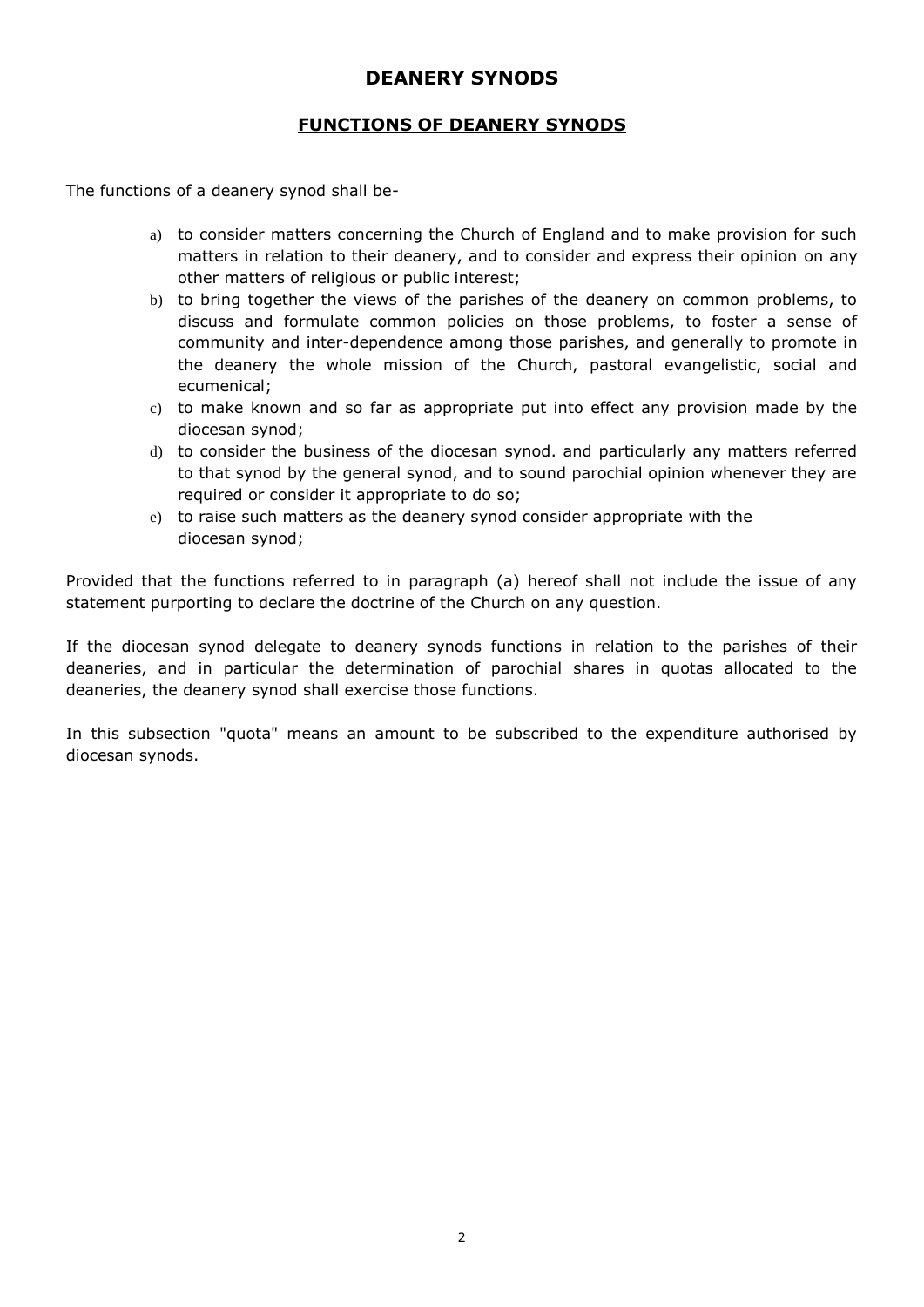# **CONSTITUTION**

A deanery synod shall consist of a house of clergy and a house of laity.

The members of the house of clergy of a deanery synod shall consist of :-

- a) the clerks in Holy Orders beneficed in or licensed to any parish in the deanery;
- b) any clerks in Holy Orders licensed to institutions in the deanery under the Extra-Parochial Ministry Measure 1967;
- c) any clerical members of the General Synod or diocesan synod resident in the deanery;
- d) such other clerks in Holy Orders holding the bishop's licence and resident or working in any part of the deanery shall be members of the House of Clergy of such Deanery Synod as shall be decided by the Bishop.
- e) one retired clerk in Holy Orders who has attained the retiring age within the meaning of the Clergy Pensions Measure 1961 at the relevant date, chosen in such manner as may be approved by the bishop by and from among the retired clerks in Holy Orders who have attained that age at that date, are resident in the deanery and are not licensed to any parish in the deanery or to any institution therein under the said Measure of 1967.

The members of the house of laity of a deanery synod shall consist of:-

- a) the parochial representatives elected to the synod by the annual meetings of the parishes of the deanery;
- b) any lay members of the General Synod or diocesan synod whose names are entered on the roll of any parish in the deanery;
- c) if in the opinion of the bishop of the diocese any community of persons in the deanery who are in the spiritual care of a chaplain licensed by the bishop should be represented in that house, one lay person, being an actual communicant member of the Church of England of eighteen years or upwards, chosen in such manner as may be approved by the bishop by and from among the members of that community;
- d) lay persons, being deaconesses or whole-time lay workers licensed by the bishop to work in part of the deanery, as shall be decided by the Bishop.

The house of clergy and house of laity of a deanery synod may co-opt additional members of their respective houses, being clerks in Holy Orders or, as the case may be, lay persons who shall be actual communicant members of the Church of England of age to vote at a Parliamentary election; Provided that the number of members co-opted by either house shall not exceed five per cent of the total members of that house, or three, whichever is the greater.

# **Cathedral Representation Scheme:**

That the Manchester Cathedral be represented on the Hulme Deanery Synod by one member of the Chapter, and the Precentor; together with three lay persons to be elected by members of the laity at the Cathedral Annual Vestry Meeting, such lay persons to be on the electoral roll of or be declared by the Dean to be habitual worshippers at the Cathedral and whose names are not on the electoral roll of any other parish.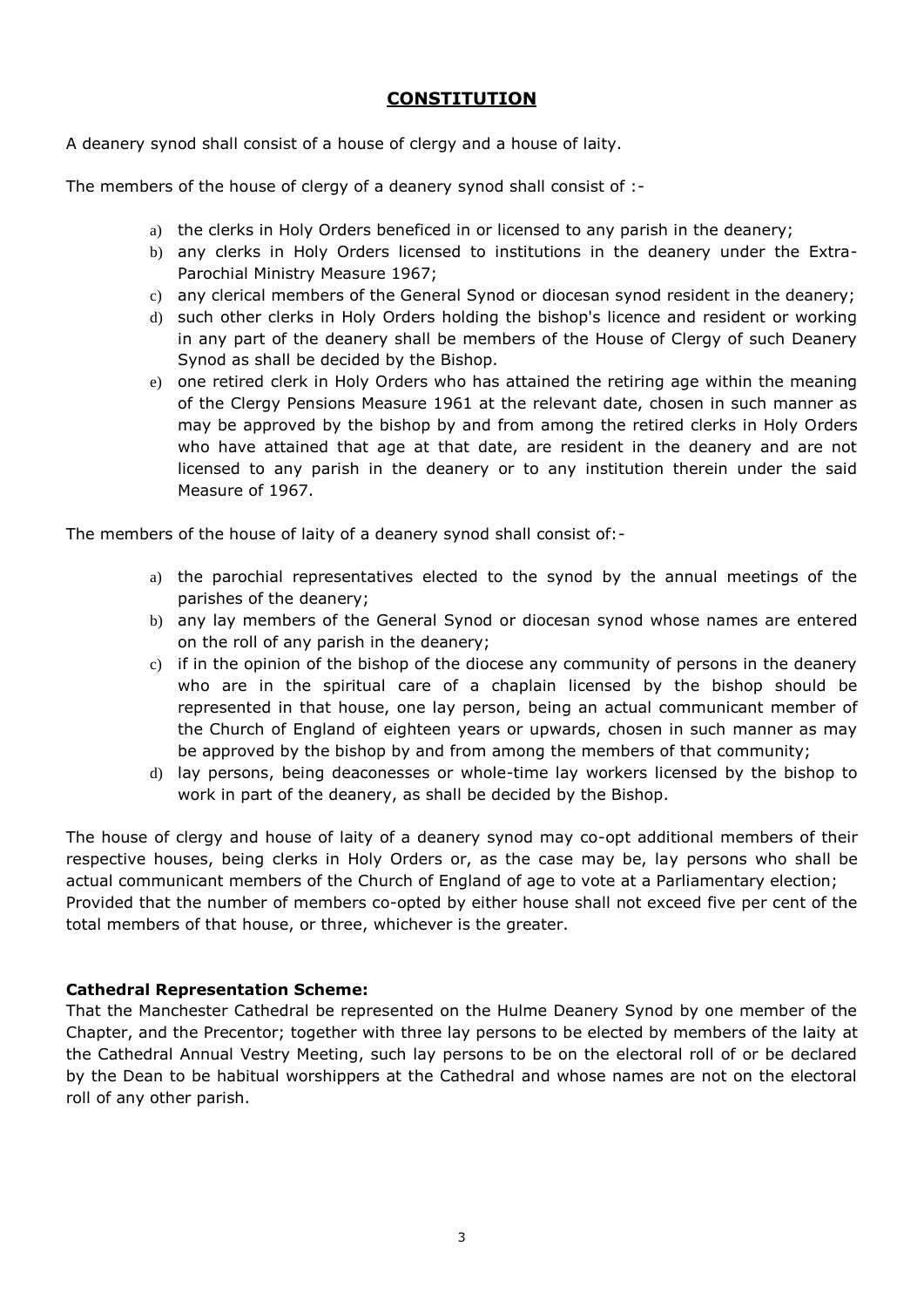# **STANDING ORDERS**

# **MEMBERSHIP OF THE SYNOD**

# *Roll of members*

1. The secretary shall keep a roll of the members of the synod constantly up to date, including the name, address and parish of any person notified to him by the secretary of the diocesan synod and qualified as an ex officio member.

# *Variation of membership by resolution of diocesan synod*

2. A resolution of the diocesan synod under Rule 19(2)(d) or (3)(d) of the Church Representation Rules shall, unless otherwise provided, take effect at the conclusion of the term of office of the members appointed under any previous resolution in force.

# *Procedure for co-options*

3. The co-option of additional members shall be by resolution of the respective house passed on a motion moved either on behalf or by permission of the standing committee of the deanery synod.

## *Participation by non-members*

- 4. The following shall have the right to attend and speak but not to move any motion or amendment or to vote in the synod:-
	- (i) the bishop or a duly appointed commissary;
	- (ii) the archdeacon;
	- (iii) the registrar of the diocese;
	- (iv) visitors invited by either of the joint chairmen or the standing committee;
	- (v) persons appointed by the standing committee of the diocesan synod under rule 5.

# *Members of General Synod appointed to attend meetings*

5. If there is no member of the deanery synod who is a member of the General Synod, the standing committee of the diocesan synod shall, if it thinks fit, appoint for the purposes of this rule one or more members of the General Synod who represent the diocese and whose names are entered on the roll of any parish in the diocese. Such persons shall be entitled to receive copies of notices and other documents circulated to full members of the deanery synod and to attend and speak at its meetings but not to move any motion or amendment to vote.

# **TERM OF OFFICE**

## *Co-opted members*

6. Unless the house concerned fixes a shorter period of office, co-opted members shall retire on the 31st day of May in the year of the triennial elections.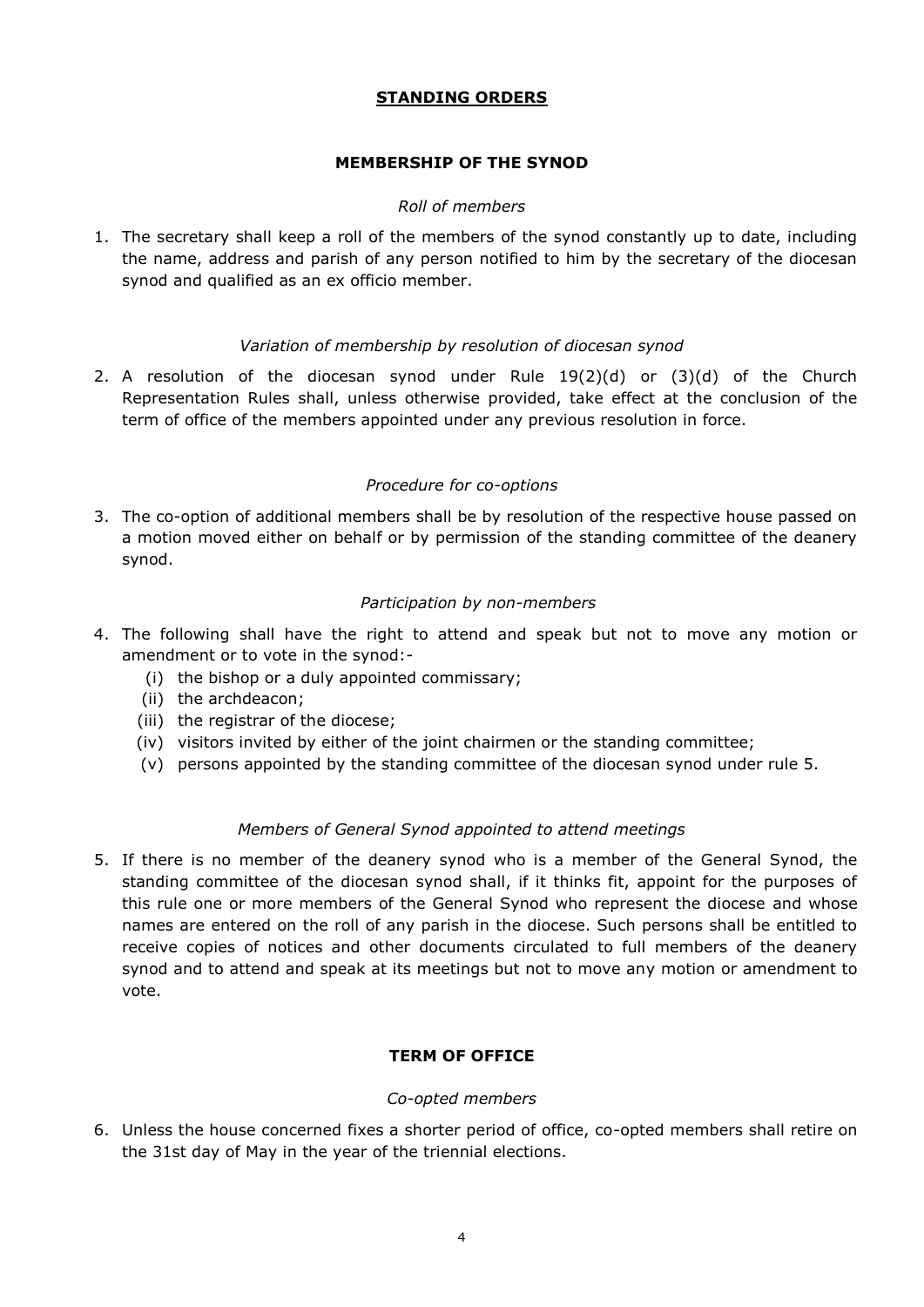# **THE JOINT CHAIRMEN**

# *General*

7. There shall be joint chairmen of the deanery synod, being the rural dean and a member of the house of laity elected triennially by that house; provided that, during the absence or incapacity of one, the functions exercisable jointly may be performed by the other alone. The Lay chairman unless they resign or cease to be qualified shall continue in office until the commencement of the meeting at which their successor is elected.

## *Election of lay joint chairmen*

8. Before the first meeting of the synod after any triennial election or in the event of a vacancy in the office, the house of laity shall hold a special meeting to elect the lay joint chairman. A member of the house appointed by the rural dean shall act as chairman for such meeting. Whoever so presides shall have a vote but no casting vote in the election and in the case of an equality of votes the decision shall be taken by lot.

# **CHAIRMAN OF MEETING**

## *Meetings of the synod*

9. The joint chairmen (as provided in rule 7) shall agree between them who shall chair each meeting of the deanery synod or particular items of business in the agenda of the synod. If either is absent, the other chairman shall preside. If both are absent, the meeting shall elect a chairman.

## *Separate meetings of the houses*

10. The joint chairmen shall preside over any separate meetings of their respective houses, but if either is absent a member of the house chosen by the members present shall take the chair.

## **OFFICERS**

## *Appointment and term of office*

11.At the first meeting after each triennial election the synod shall appoint a secretary, an assistant secretary and a treasurer from among its own members; provided that of the secretary and assistant secretary, one shall be a clergy person and the other a lay person. The persons so appointed, unless they resign or cease to be qualified, shall serve until the conclusion of the meeting at which their successors are appointed.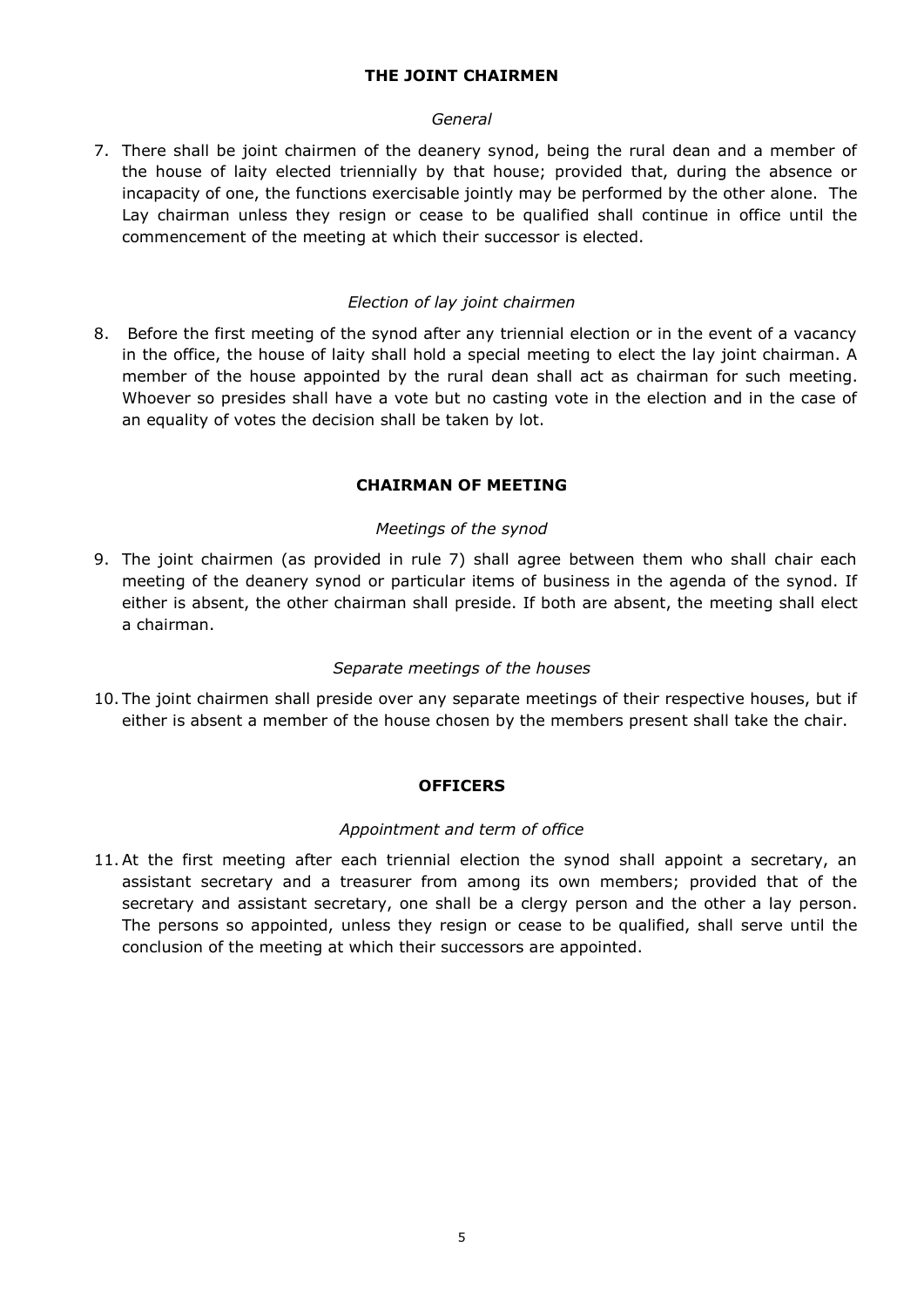# **STANDING COMMITIEE**

# *Membership*

12. There shall be a standing committee of the synod consisting of the joint chairmen, secretary, assistant secretary, treasurer and one person elected by the members of each house. This committee shall have no power to co-opt additional members.

# *Elected members*

# 13.

- a) Elected members shall retire on the election of their successors or on ceasing to be qualified;
- b) Elections shall be triennial and immediately after elections to the synod;
- c) Voting shall be by houses;
- d) The outgoing standing committee shall make no nominations;
- e) Subject to paragraph (f) below, not later than the 31<sup>st</sup> day of May in the year of the triennial elections, the synod shall decide whether the next elections shall be conducted at a meeting, using the same procedure with essential modifications as for election at an annual parochial church meeting, or by post, using the same procedure with essential modifications as for elections to the diocesan synod;
- f) Elections shall be by simple majority unless, not later than the said  $31<sup>st</sup>$  May, the synod shall have determined that the method of the single transferable vote under the regulations as from time to time in force shall apply.

# *Functions of the committee*

14. The functions of the standing committee shall be to initiate and advise on proposals; to ensure that members are adequately informed on questions raised and other matters of importance to the deanery; to prepare the agenda; to transact the business of the synod between meetings; and to make such appointments and do such other things as the synod may delegate to it.

# **OTHER COMMITIEES**

# *Constitution*

15. The synod may constitute additional committees with such chairmen, membership, term of office, functions, mode of appointment and other procedure as it thinks fit.

# **PROCEDURE OF COMMITIEES**

# *By whom determined*

16.Subject to these rules and any resolution of the synod, the chairmanship and other procedure of a committee, including the standing committee shall be determined by itself.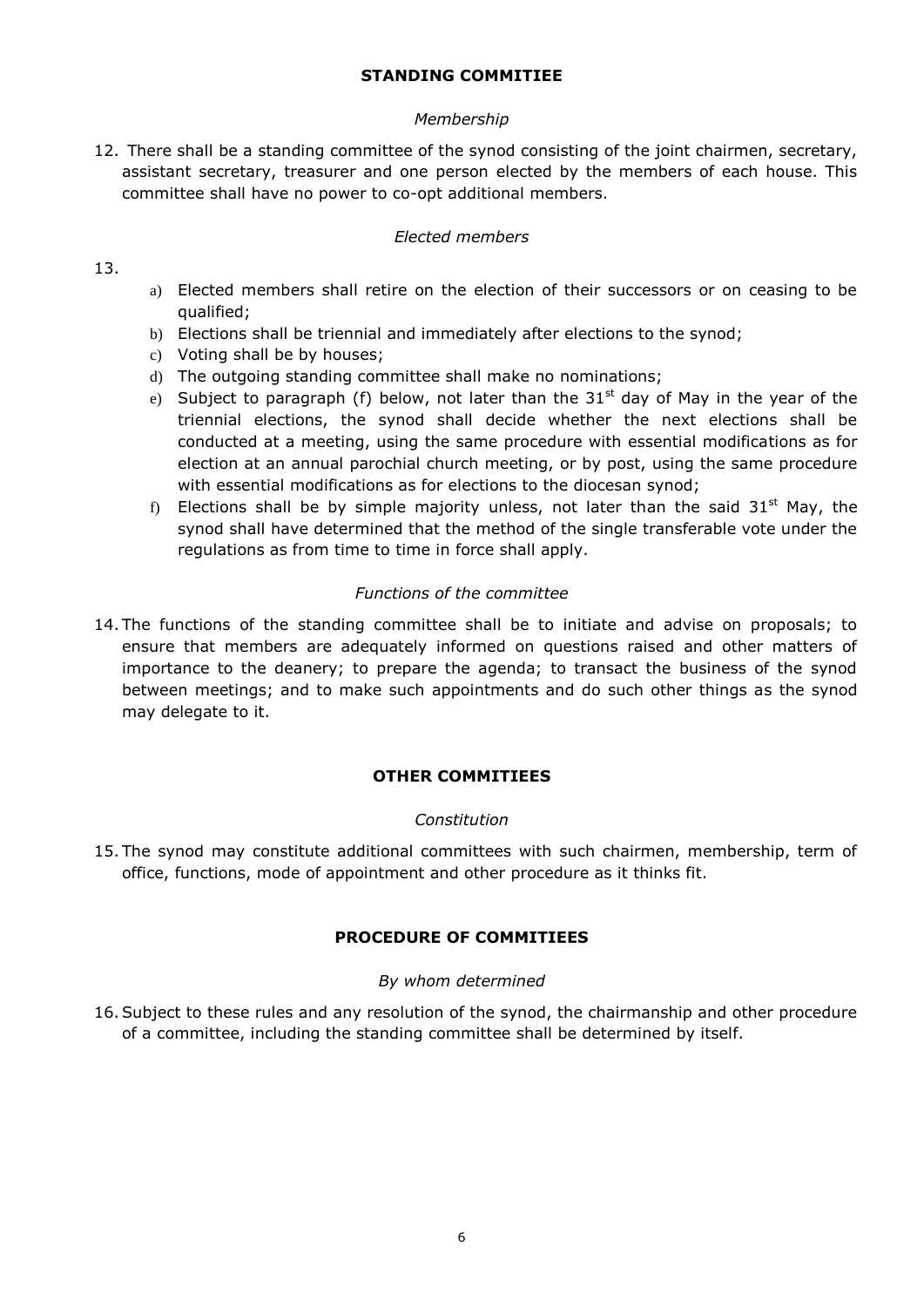# **MEETINGS OF THE SYNOD**

## *Meetings required annually*

17. The synod shall hold two meetings at least in every year at such times and places as the joint chairmen shall decide after consulting with the standing committee and taking account of the dates fixed for meetings of the diocesan synod.

## *Other meetings*

18. The joint chairmen may summon a meeting of the synod at any time. If they refuse or neglect to do so within 28 days after a requisition for that purpose signed by not less than 20 members of the synod such members may forthwith summon a meeting.

## *Notice of ordinary meetings*

19. The date, time and place of ordinary meetings of the synod, when fixed, shall be announced to members as soon as possible in such manner as the joint chairmen may approve; provided that not less than six weeks before each meeting a notice signed by the secretary, specifying any business proposed to be transacted thereat and inviting other business, shall be posted or delivered to every member.

## *Special meetings*

20. In the case of sudden emergency or other special circumstances the joint chairmen may summon a special meeting at not less than one week's notice but the quorum required for business at such meeting shall be a majority of the members of each house and only business specified on the agenda may be transacted.

# **SEPARATE MEETINGS OF THE HOUSES**

## *When held*

21. Either house shall sit and vote separately if the deanery synod so resolves, the house itself so decides on these rules or the rules of the house so provide. Each house may determine its own procedure consistently with these rules.

## **AGENDA**

## *Content*

- 22. Subject to these rules and any resolution of the synod, and without prejudice to the rights of individual members to a reasonable opportunity within the time available of bringing matters before the synod, the standing committee shall settle the agenda for each of its meetings, specifying therein all business:-
	- (i) of which due notice has been received and which is in order;
	- (ii) of an earlier meeting not disposed of or withdrawn;
	- (iii) of the diocesan synod which is of concern to the deanery synod, and particularly any matters referred to the diocesan synod by the General Synod;

and shall determine the order in which the business on the agenda shall be considered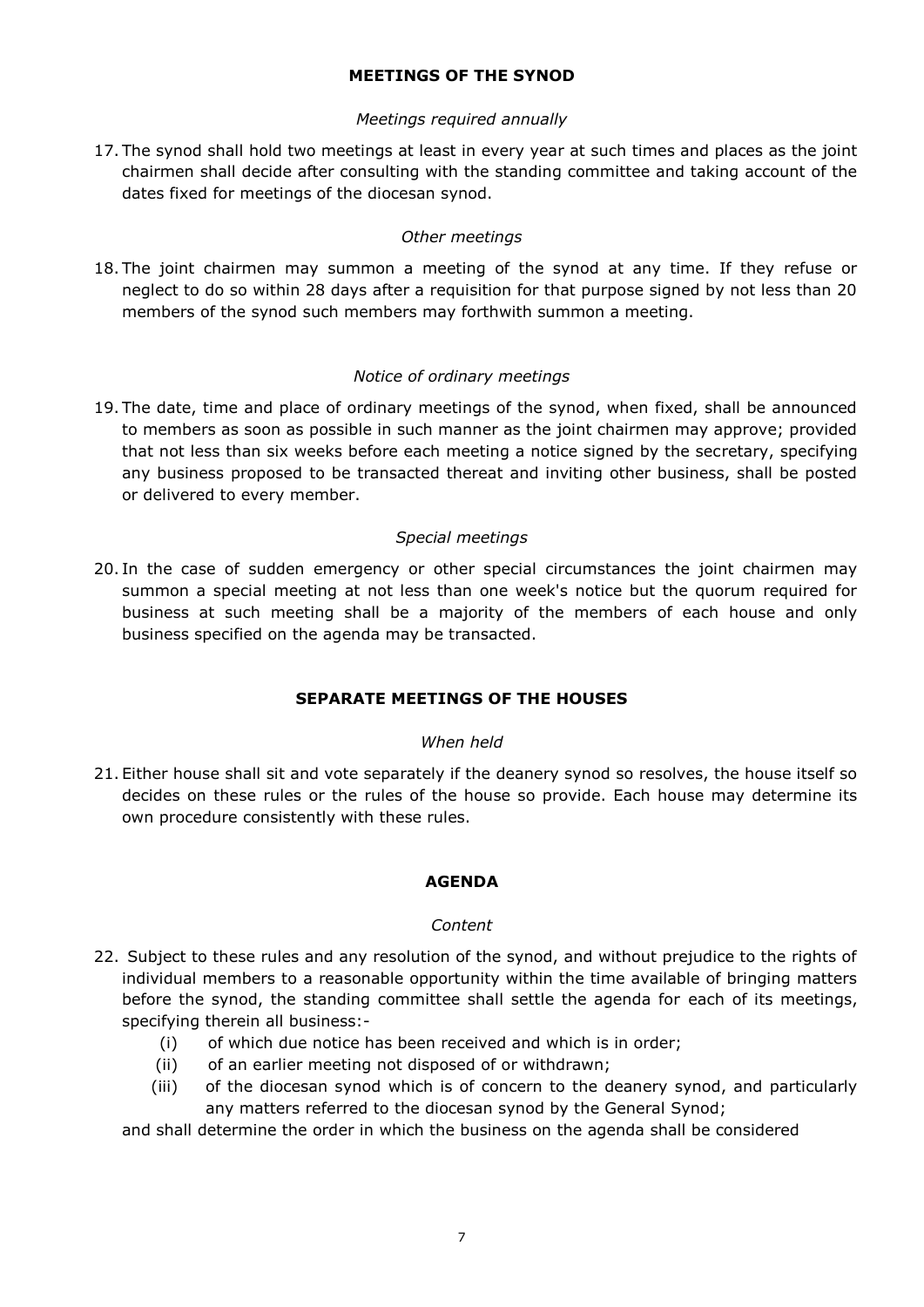## *Circulation*

23. The secretary shall post or deliver an agenda paper to every member two weeks at least before a meeting, or in the case of a meeting called at less than two weeks notice at the same time as the notice.

## *Report on proceedings*

24. Every agenda shall include the approval as a correct record not only of the minutes of the last meeting but also, unless it consists of those minutes, a report by the standing committee of the proceedings of that meeting as circulated, or intended for circulation, to parochial church councils in accordance with rule 66.

## *Addresses, papers and discussions*

25. Either of the joint chairmen or, with the consent of the standing committee, any other member, may give notice for the agenda of a subject for an address, paper or general discussion without the moving of a formal motion. An address or paper may be given by the member signing the notice or by a visiting speaker, and then be followed by a general discussion, if the standing committee so decides.

## *Business permitted to be considered*

26. Nothing shall be considered at a meeting of the synod except business on or arising from the agenda, provided that at the request or by consent of both joint chairmen urgent matters may be considered but not decided by the synod.

## *Varying the order of business*

27. The order of business may be varied by the chairman at their discretion, or by a resolution of the synod to be put without debate.

# **NOTICE OF BUSINESS**

## *General*

28. Notice of any business for a meeting of the synod shall be in writing, signed and delivered to the secretary not later than the period before the meeting which is required by these rules.

## *Length of notice*

| 29. Subject to rule 20, the following periods of notice are required: - |         |
|-------------------------------------------------------------------------|---------|
| New business for the agenda                                             | 4 weeks |
| Motions and amendments arising from the agenda                          | 7 davs  |

## *Dispensing powers*

30. Notice of a motion arising from the agenda or of an amendment may be dispensed with by permission of the chairman or by resolution of the synod, but shall, if the chairman so requests, be signed and delivered to the secretary.

## *Procedural motions*

31.A procedural motion mentioned in these rules may be moved without notice, unless express provision is made to the contrary.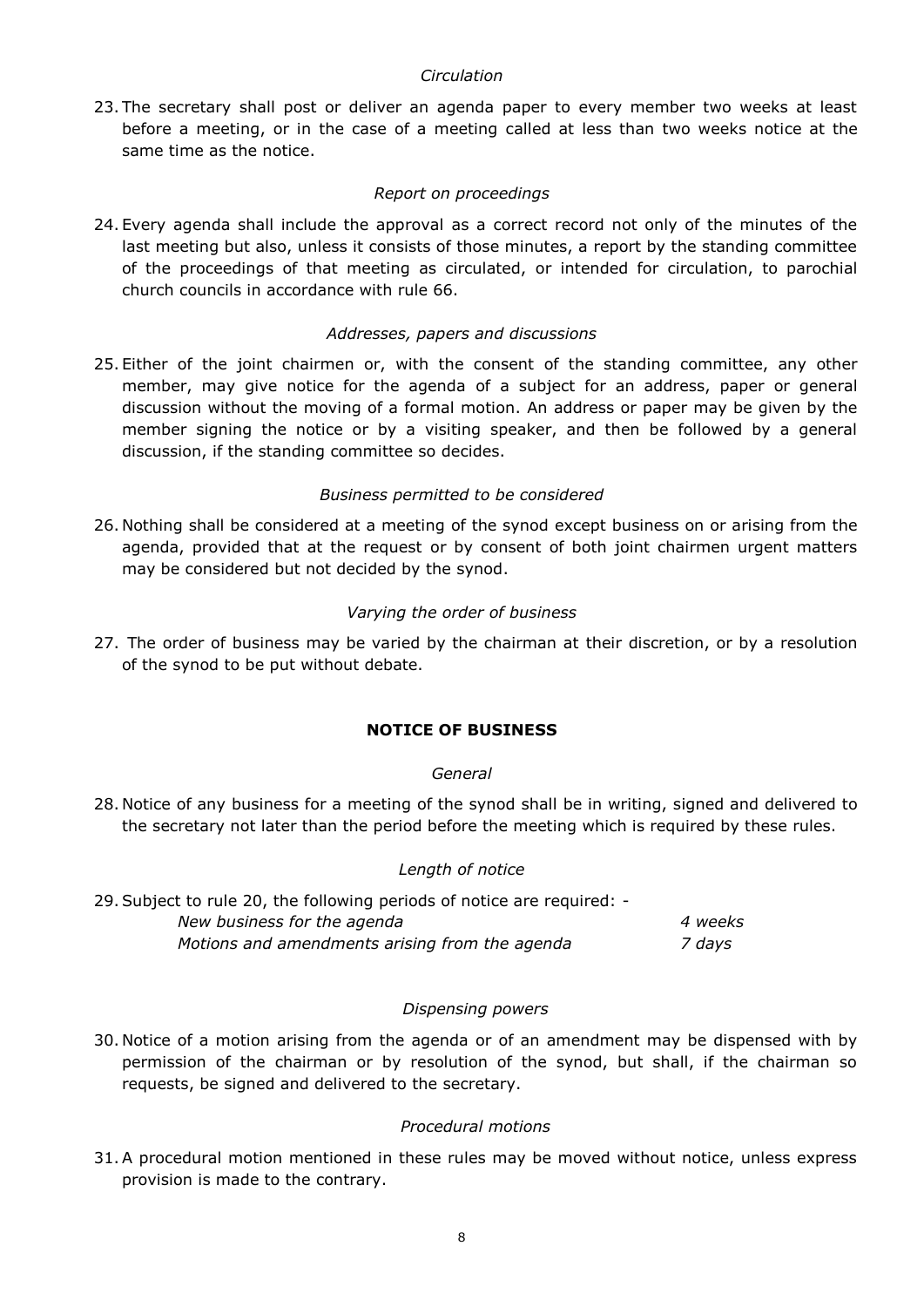# **POWERS OF CHAIRMAN**

## *Procedure*

32.Subject to these rules, the procedure at any meeting of the synod or either house shall be regulated by the person who presides.

## **MINUTES**

## *Circulation*

33. The secretary shall prepare minutes of every meeting which shall be circulated to members and shall record the names of those attending.

# **QUORUM**

## *One-third of each house*

34. Except as provided in rule 20, a quorum shall be one-third of the members of each house of the synod. Unless at least a quorum is present no business shall be considered at a meeting except a motion to adjourn a debate or the meeting.

# *If quorum not present*

- 35. The chairman shall, if requested by any member, take a count of the members present and shall adjourn the meeting if a quorum is wanting. No decision of the synod shall be invalidated by the absence of a quorum unless the chairman's attention is called thereto immediately upon the voting being taken.
- 36.Seconding not now required [Withdrawn in June, 1985]

# **GENERAL RULES OF DEBATE**

## *Moving instead of another member*

37. If the member, who gave notice of a motion or amendment, on their name being called, chooses not to move it another member may do so in their stead.

## *Opportunity for questions*

38. Immediately after a motion has been moved the chairman may give members an opportunity to ask questions of the mover or speaker, solely for the purpose of elucidating facts.

## *One motion at a time*

39. During the debate on a motion or amendment no other motion shall be moved except a procedural motion under rule 49 and no other amendment may be moved on the same motion before the prior amendment is decided; provided that the chairman may permit two or more motions or amendments to be discussed but not voted on if circumstances suggest to them that this course would facilitate the proper conduct of the synod's business.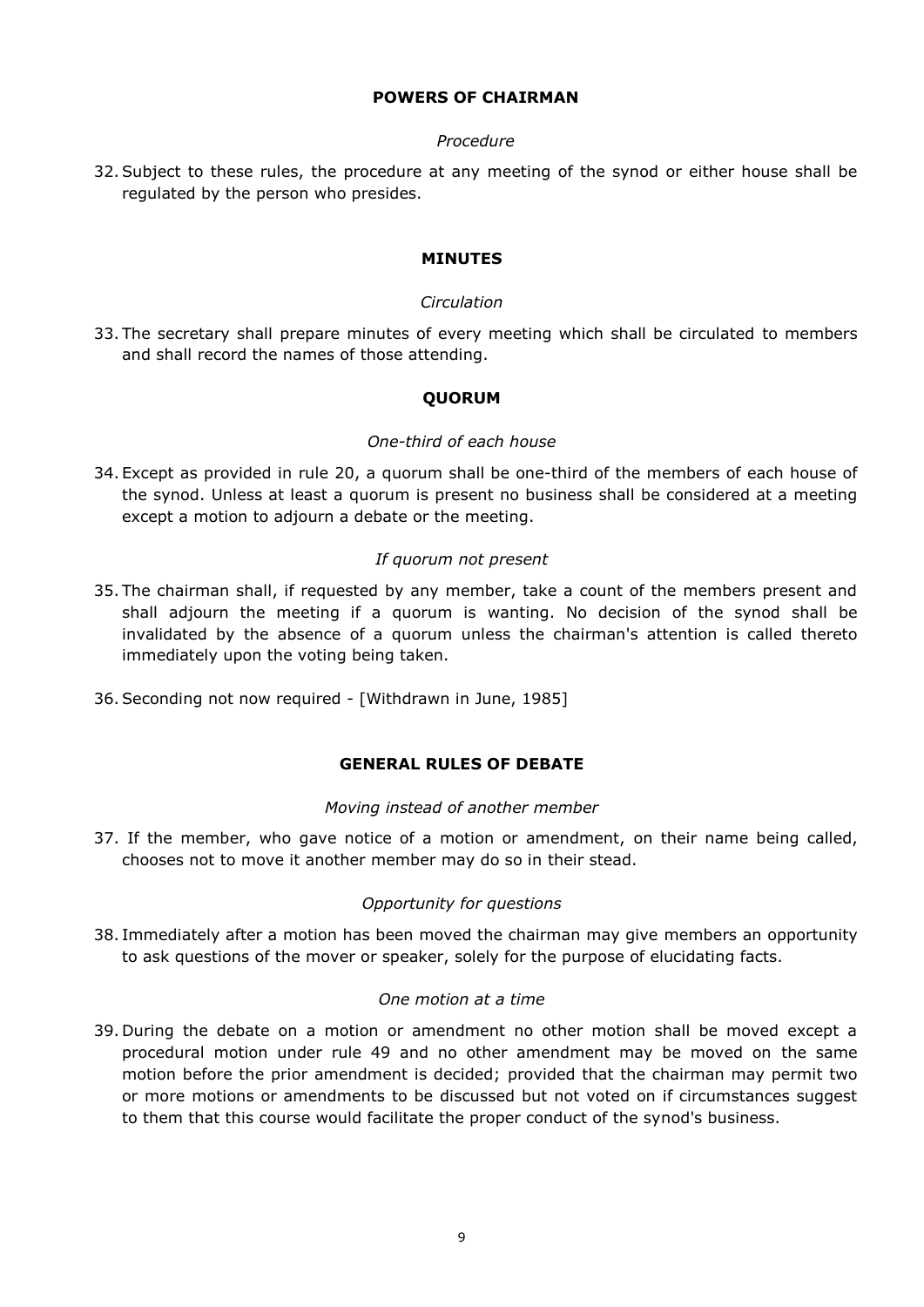## *Reconsideration and rescission*

40. No motion or amendment to the same effect as or dependent on one which has been rejected within the preceding twelve months and no motion to rescind a resolution passed within the same period shall be proposed without the agreement of the standing committee or the consent of the synod.

## *Speaking more than once*

- 41. Subject to rule 42, no member shall speak more than once on a motion or amendment under debate except that:-
	- (i) the mover of a motion shall have a right of reply to the debate on his motion;
	- (ii) a speech on an amendment shall not be deemed a speech on the main motion;
	- (iii) a point of order or a personal explanation may be made at any time whether or not another member is interrupted.

## *General discussions*

42. The chairman may at any time suspend the last preceding rule for so long as they think the purposes of the synod would be more usefully served by a general discussion and they may direct that such discussion shall be held in informal groups. A general discussion under this rule shall be conducted in accordance with procedure to be determined by the chairman under rule 68, but no motion or amendment shall be moved or put to the vote during such discussion and the number of speeches made by any member while it continues shall be disregarded for the purpose of rule 41 when that rule is declared by the chairman to be again in force.

# *Speaking*

43. Every speech shall be addressed to the chair and shall be succinct and relevant to the matter under debate.

# *Length of speeches*

44. The chairman may at any time impose a limit of not more than five minutes on the length of speeches and may vary or revoke such limit; provided that they shall inform members of each ruling which shall not be open to question.

## *Withdrawal*

45.A motion or amendment which has been moved may be withdrawn by the mover with the consent of the synod.

## **AMENDMENTS**

## *Content*

- 46.An amendment shall be relevant to and shall not have the effect of negativing the motion.
- 47. No amendment shall be moved to:-
	- (i) a motion to receive the report of a committee;
	- (ii) a motion under rule 63(a), on a question referred by the diocesan synod;
	- (iii) another amendment.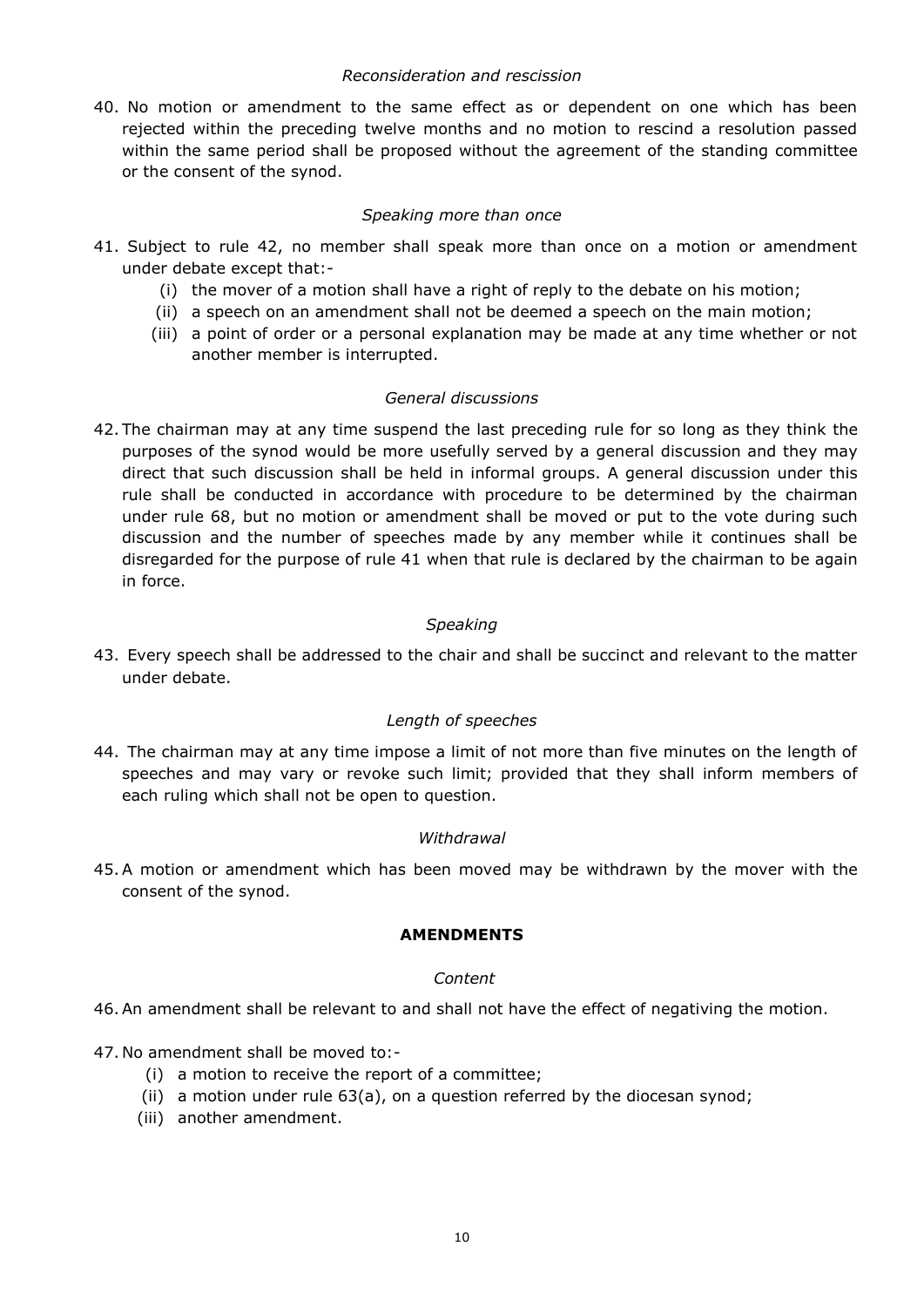## *Order of consideration*

48. Unless the chairman rules otherwise, amendments shall be moved in the order in which they affect the motion.

# **PROCEDURAL MOTIONS**

# *Content*

- 49. With the consent of the chairman the following procedural motions may be moved with or without notice but so as not to interrupt the speech of any member:
	- (i) that the synod be now adjourned;
	- (ii) that the debate be now adjourned;
	- (iii) that the synod do now pass to the next business;
	- (iv) that the debate be closed;
- 50.Seconding not now required [Withdrawn, June, 1985]

# *Motions under rule 49 (iii) – (iv)*

- 51. In the case of the motions mentioned in rule 49 (iii) and (iv):-
	- (i) such motion shall not be moved on any question referred by the General Synod;
	- (ii) the debate shall be limited to a brief speech by the proposer of not more than two minutes and, unless the chairman permits further speeches, a brief reply by the mover of the original motion or, failing them, one other member.

# *Amendments and other procedural motions*

52. The adjournment or closure may be moved on an amendment or another procedural motion but a motion to pass to the next business shall not be so moved.

# *Effect of procedural resolutions*

53. In the event of any procedural motion being passed, the debate to which it relates shall be closed or stand adjourned, as the case may be, except that in the case of a motion that the debate on a motion be closed the mover thereof shall have a right to reply before the matter is put to the vote.

# *Adjourning amendments*

54. The adjournment of an amendment shall be deemed to adjourn the debate on the original motion.

## *Resumption of business interrupted*

- 55. Unless otherwise resolved, business interrupted by an adjournment of the synod shall be resumed at the next meeting, and on adjournment of debate, if and when the standing committee so decides.
- 56. Re: Reference back [Withdrawn, June, 1985]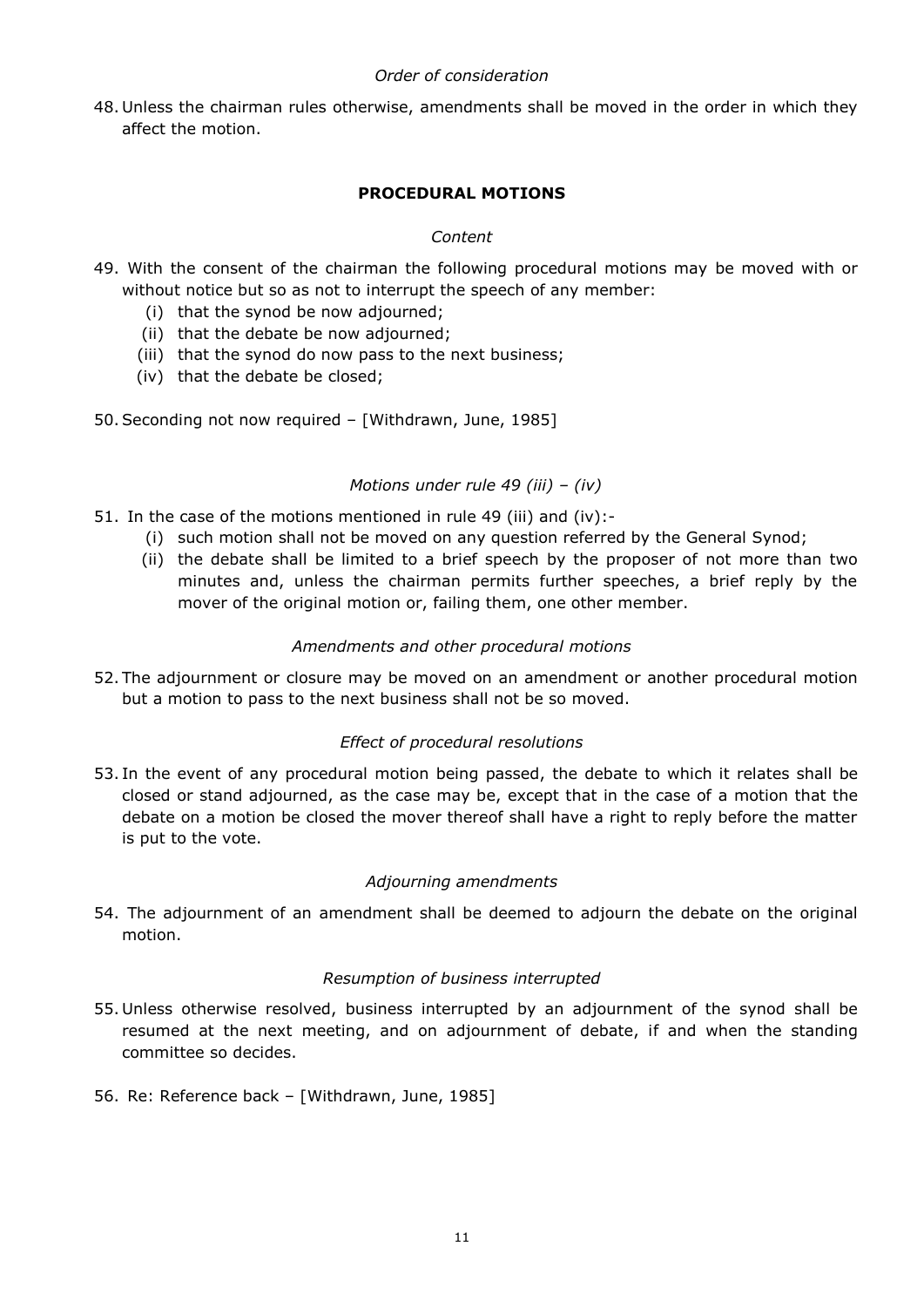# **VOTING**

## *General*

- 57. Decisions shall be taken by a majority of the members of the synod present and voting, except that a separate vote of each house shall be taken in the following cases:
	- (i) if the chairman so rules;
	- (ii) if not fewer than five members so request;
	- (iii) on any matter referred by the diocesan synod.

## *Votes by houses*

58. On a vote by houses, decisions of the synod shall be taken by a majority of the members of each house present and voting.

# *Mode of voting*

- 59. Unless otherwise provided in these rules, voting shall be by show of hands without a count, except that:-
	- (i) the chairman shall order a count on a vote by houses or if a member so requests either before or immediately after the result is announced;
	- (ii) the chairman may at their discretion order a count on any other vote.

# *Recording votes*

60. The voting on a vote by houses shall be recorded in the minutes.

# **REFERENCES BY THE DIOCESAN SYNOD**

# *When considered*

61. References by the diocesan synod shall be included in the agenda of such meeting as the standing committee shall consider appropriate.

# *Prior notice and documents*

- 62. Unless the standing committee otherwise decides:
	- (i) at least 28 days' notice of any matter referred shall be given to every member;
	- (ii) a report or other document prepared by or on behalf of the General Synod, diocesan synod or standing committee shall be circulated.

# *Procedure of debate*

- 63.
- a) When the reference by the diocesan synod is in the form of a question requiring the answer Yes or No, the question shall be put to the deanery synod as a formal motion in the affirmative sense. No amendment shall be in order and a separate vote of each house shall be taken under rule 57. If the motion is defeated, the question shall be decided in the negative.
- b) When the reference invites a fuller statement of opinion a motion containing a draft of such statement shall be moved on behalf of the standing committee and amendments to such a motion shall be in order.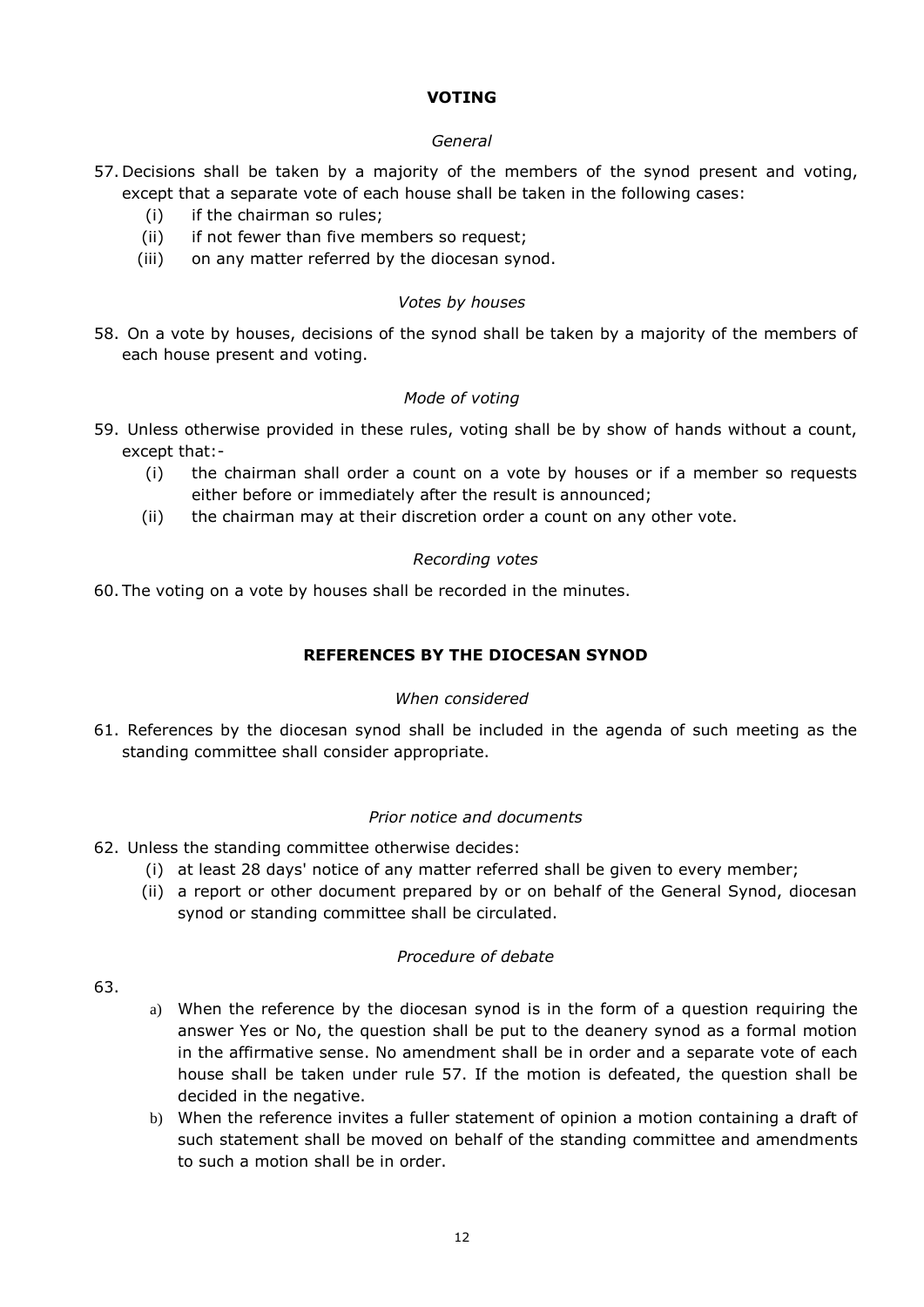c) When all motions under the foregoing paragraphs (a) and (b) have been decided, other motions arising there from may, if otherwise in order, be moved by any member.

## *Report on result*

64. The decisions (together with the number of votes in each house) on every matter referred and on every additional motion shall be reported by the secretary of the deanery synod to the secretary of the diocesan synod.

# *Consultations within the deanery*

65. Subject to any timetable laid down by the diocesan synod, the deanery synod before voting on a reference may refer any question to the parochial church councils or parochial church meetings in the deanery.

# **REPORTS BY THE DEANERY SYNOD TO PAROCHIAL CHURCH COUNCILS**

# *Report of proceedings*

66. Within six weeks after a meeting of the deanery synod the secretary shall prepare and circulate to the secretaries of the parochial church councils in the deanery a report approved by the standing committee of the proceedings of that meeting. Such report may be in the form of the minutes.

# **MATTERS RAISED BY PAROCHIAL CHURCH COUNCILS AND MEETINGS**

# *Modes of representation*

67.Any parochial church council or parochial church meeting in the deanery may, on a motion moved by a member representing that parish, bring before the deanery synod any matter either of general church interest or affecting that parish and may move that a representative of the deanery synod on the diocesan synod be instructed to bring such a matter before that synod on behalf of the deanery synod. Subject to any direction by the deanery synod, the standing committee shall appoint such representative.

# **ADDRESSES, PAPERS AND GENERAL DISCUSSION**

## *Procedure determinable by chairman*

- 68. The chairman presiding shall determine the procedure for any part of a meeting during which the item under consideration is not a motion or amendment but is:-
	- (i) an address or the presentation of a paper, whether a report or other document, by a member or a visiting speaker;
	- (ii) a general discussion, whether or not introduced by such address or paper, including a discussion permitted by the chairman under rule 42.